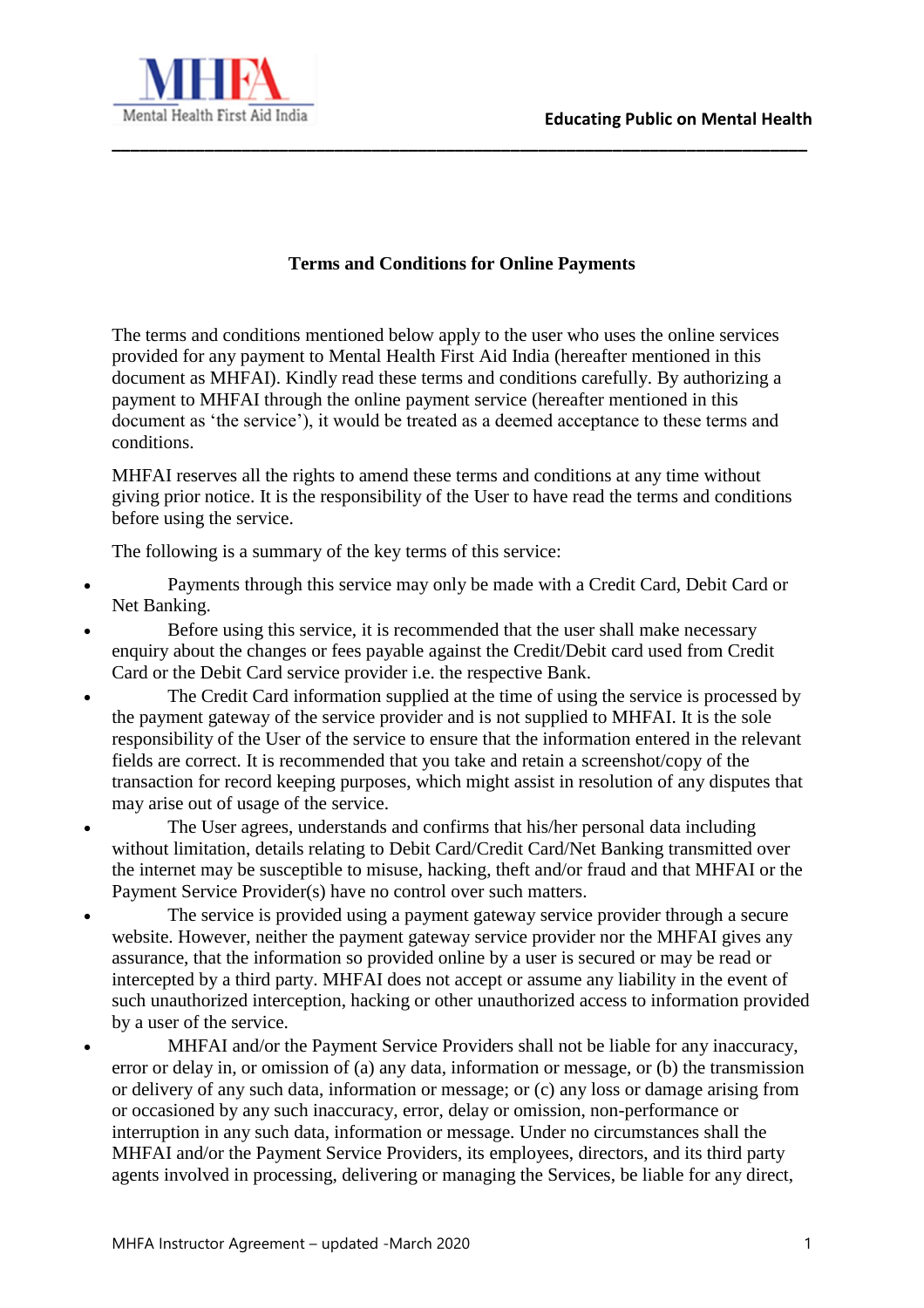

indirect, incidental, special or consequential damages, or any damages whatsoever, including punitive or exemplary arising out of or in any way connected with the provision of or any inadequacy or deficiency in the provision of the Services or resulting from unauthorized access or alteration of transmissions of data or arising from suspension or termination of the Service.

**\_\_\_\_\_\_\_\_\_\_\_\_\_\_\_\_\_\_\_\_\_\_\_\_\_\_\_\_\_\_\_\_\_\_\_\_\_\_\_\_\_\_\_\_\_\_\_\_\_\_\_\_\_\_\_\_\_\_\_\_\_\_\_\_\_\_\_\_\_\_\_\_\_\_\_**

- The User agrees that MHFAI or any of its employees will not be held liable by the User for any loss or damages arising from your use of, or reliance upon the information contained on the Website, or any failure to comply with these Terms and Conditions where such failure is due to circumstance beyond MHFAIs reasonable control.
- The User agrees that the Debit/Credit Card details provided by him/her for use of the aforesaid Service(s) must be correct and accurate and that the User shall not use a Debit/Credit Card, that is not lawfully owned by him/her or the use of which is not authorized by the lawful owner thereof. The User further agrees and undertakes to provide correct and valid Debit/Credit card details.
- The User must pay his/her course fees to MHFAI by using a Debit/Credit card or through online banking account. The User warrants, agrees and confirms that when he/she initiates a payment transaction and/or issues an online payment instruction and provides his/her card/bank details:
- The User is responsible to ensure that the card/bank account details provided by him/her are accurate.
- The User authorizes debit of the nominated card/bank account for the Payment of fees selected by such User along with the applicable Fees.
- The User is responsible to ensure that enough credit is available on the nominated card/bank account at the time of making the payment to permit the payment of the dues payable or fees dues selected by the User inclusive of the applicable Fee.
- Users who register in this system and makes payment through different methods otherwise, like corporate payments will apply the T&C signed by MHFA I and the party.

# **Cancellation & Refund Policy:**

## **For MHFA courses participant:**

There are 2 options: 1. Cancel the course or 2. Re-schedule the course to a later date.

- Participant will need to inform minimum 2 weeks in advance for cancellation/rescheduling in order to give seat to another applicant.
- In case of Cancelation of the course 2 weeks prior to the course date, 80% of the course fee will be reimbursed. In case of Cancelation within 2 weeks of the course date, 30% of the course fee will be reimbursed.
- Cancellation requests must be sent in writing to [courses@mhfaindia.com](mailto:courses@mhfaindia.com) and are only valid once receipt has been confirmed.

For example; If the course dates are 15-16th March 2019 and we receive an email from you asking for cancelation on 28th February 2019, then participants are eligible to be refunded 80% of the amount. Allow 10 working days to complete the transfer.

In case of re-scheduling no additional charges are applicable (within 3 months from date of rescheduling request).

### **For Instructors course participant:**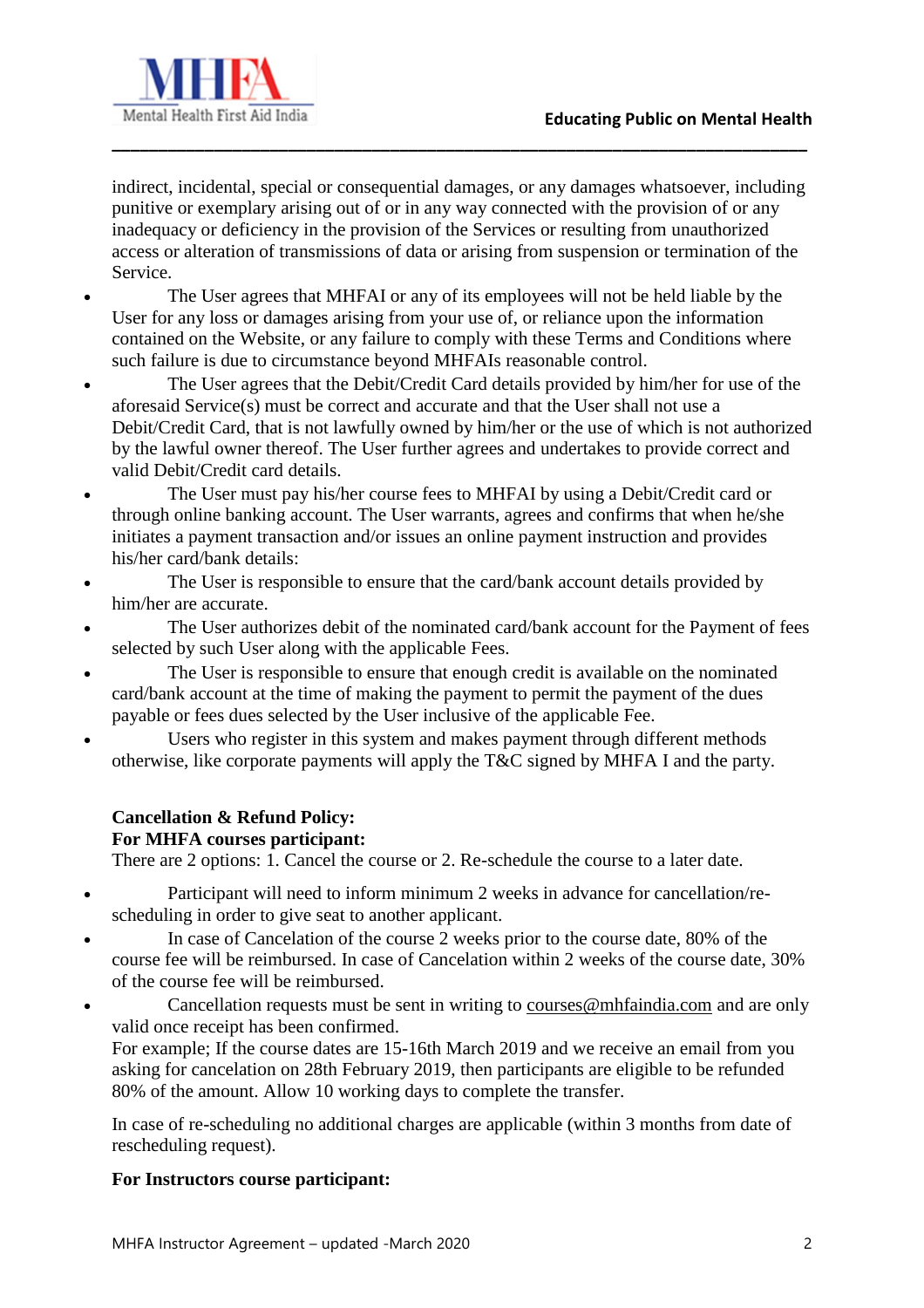



 If the participant cancels prior to one month of the first day of the Instructor Training program, MHFA India reserves the right to charge 50% of the course fee.

**\_\_\_\_\_\_\_\_\_\_\_\_\_\_\_\_\_\_\_\_\_\_\_\_\_\_\_\_\_\_\_\_\_\_\_\_\_\_\_\_\_\_\_\_\_\_\_\_\_\_\_\_\_\_\_\_\_\_\_\_\_\_\_\_\_\_\_\_\_\_\_\_\_\_\_**

- If the participant cancels post it, do not attend, or do not complete the program, they will be charged at the full fee.
- Cancellation requests must be sent in writing to [courses@mhfaindia.com](mailto:courses@mhfaindia.com) and are only valid once receipt has been confirmed.

For example; If the course dates are 18-22nd March 2019 and we receive an email from the participant asking for cancelation on 17th February 2019 then the participant is eligible to be compensated 50% of the amount. Allow 10 working days to complete the transfer.

#### **Governing law:**

These terms and conditions are governed by the laws of India and the competent courts at Chennai shall have exclusive jurisdiction.

### **Dispute Resolution:**

Any dispute arising in relation to the terms and conditions will be submitted to a sole arbitrator appointed by MHFAI under the provisions of the Arbitration and Conciliation Act, 1996 and rules framed there under. The venue of Arbitration shall be at Chennai.

### **Privacy Policy:**

- The information provided by the User on this website shall be kept confidential and shall not be shared with anyone. The data will neither be made accessible to third parties nor transferred in any form or manner unless required by law.
- MHFAI may share your personal information entered in this website, with our bankers for clearing necessary fees payments. This information shall be strictly up to the legal permissible limit and not exceeding.
- It is sole responsibility of user to pick an online payment option. MHFAI does not recommend/prefer/promote any method/bank.
- If payment is made by means of a card that you do not personally own, the permission of the card owner must always be obtained to make payments using the card. In using the system, you confirm that you have such permission.

Information related to payments using Debit or Credit card is not accessed or stored by MHFAI.

Limitation of Liability: In no event, MHFAI will be liable for any damage direct or indirect losses or expenses arising in connection with site or use thereof inability to use by any person delay of operation or transaction, computer virus etc.

#### **Security:**

All payment details which are entered through this payment gateway are encrypted when the User enters them. The site is secure and uses 128-bit encryption to offer secure communications by encrypting all data to and from the site. MHFAI shall not be liable for any failure by the User to properly protect data from being seen on their screen by other persons or otherwise obtained during the Online Payment process, or in respect of any omission to provide accurate information in the course of the Online Payment process.

**Note:** MHFAI reserves the right to decline the acceptance of an online payment if your account is in default for any reason. MHFAI may also make additions/deletions/alteration to the services offered, at its sole discretion. MHFAI reserves the right to withdraw the service